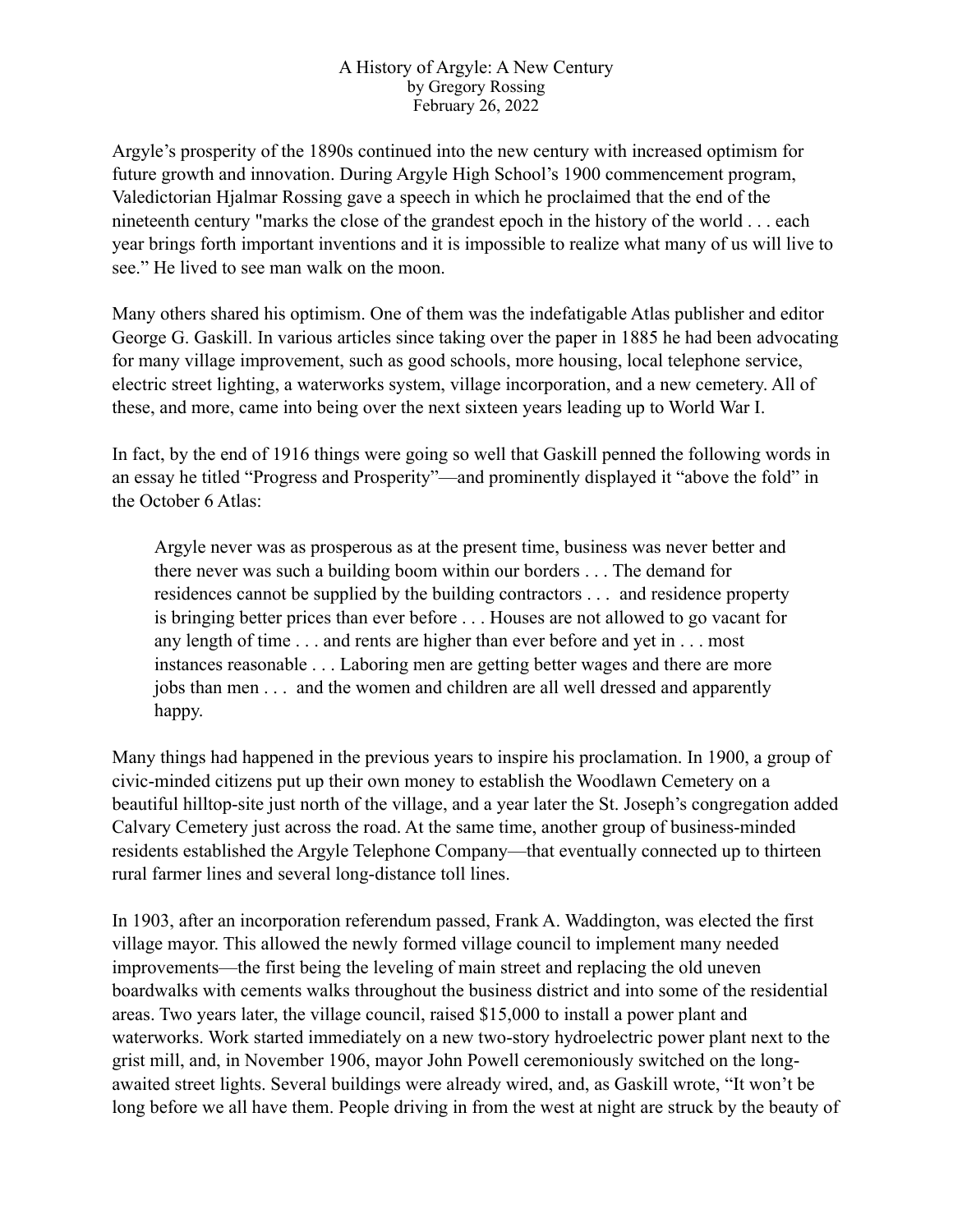## A History of Argyle: A New Century by Gregory Rossing February 26, 2022

the scene and think we are having a carnival." Argyle now had an excellent and reliable source of power that over the long run paid for itself. However, no funds were left for the waterworks. For that the village would have to wait another seven years.

In July 1913, the village tested its newly installed waterworks system by hooking up hoses to various fire hydrants placed around the village. The water pressure from the 14,000-gallon water tower, located at the highest point in the village, was enough to easily send a stream of water over the Lutheran Church steeple, and, when they tested the hydrants in the business district, "the boys got their shirts wet . . . started a water fight and made things interesting . . . everyone on the street had to be ready to dodge." A month later, twenty-one local men organized a volunteer fire department with C.A. Lavassor picked to be the first chief and Charles Perrigo as foreman. Argyle now had excellent fire protection and a waterworks that Gaskill crowed was "second to none."

This era also saw the addition of many substantial buildings, most of which still stand today. In 1898, the same year Dr. Hansen built his two-story brick drugstore, L.A. Rossing was planning to build a millinery shop attached to the east side of his double-store. However, events forced him to delay this until 1903. Two years later, J.J. Uren, who had earlier moved his hardware business to Argyle from Blanchardville started construction on a large solid brick store just east of the Hansen drugstore. Five years after that, at his sons' urging, L.A. Rossing built a "grand new store on the corner," which necessitated moving the Saxton house two blocks north. It opened in September 1911—four years before the Phillipson brothers put up an equally impressive garage with a large hall on the second floor: The "Opera House" took over from Partridge's Hall and housed dances, graduations, wrestling matches, plays, movies, and even served as the basketball court for the Argyle schools.

They didn't waste any time in getting good use out of the Opera House. The November 1915 slate of events included the following: A dance, a moving picture show, the Thanksgiving Ball, a home talent play, Leona Lamar ("the girl with 1,000 eyes") and the Shannon Stock Company. Below in the garage, the Phillipson brothers were doing very good business selling Model T touring car for \$490 and Ford tractors to the local farmers. And when the handsome new Masonic Temple was dedicated in December 1916, Gaskill wrote, "Again the village of Argyle makes a perfect score . . . its excellent municipal electric light and water system, together with extensive street improvements are among the best in the county . . . and [now] the Argyle Lodge is the most imposing example of architecture in the county." Additionally, in 1903, St. Joseph's built a large prominent rectory just north of the church and the Lutheran church put up an equally impressive parsonage in 1910.

This was also good times for farmers. Farm commodity prices had been rising since the turn of the century. The prosperous 5-10 year period before 1914 is often referred to as the Golden Age of Agriculture. In the summer of 1906, Green County had over 200 cheese factories and 28 butter creameries in operation, supported by 30,000 milk cows. Within a few mile radius of Argyle